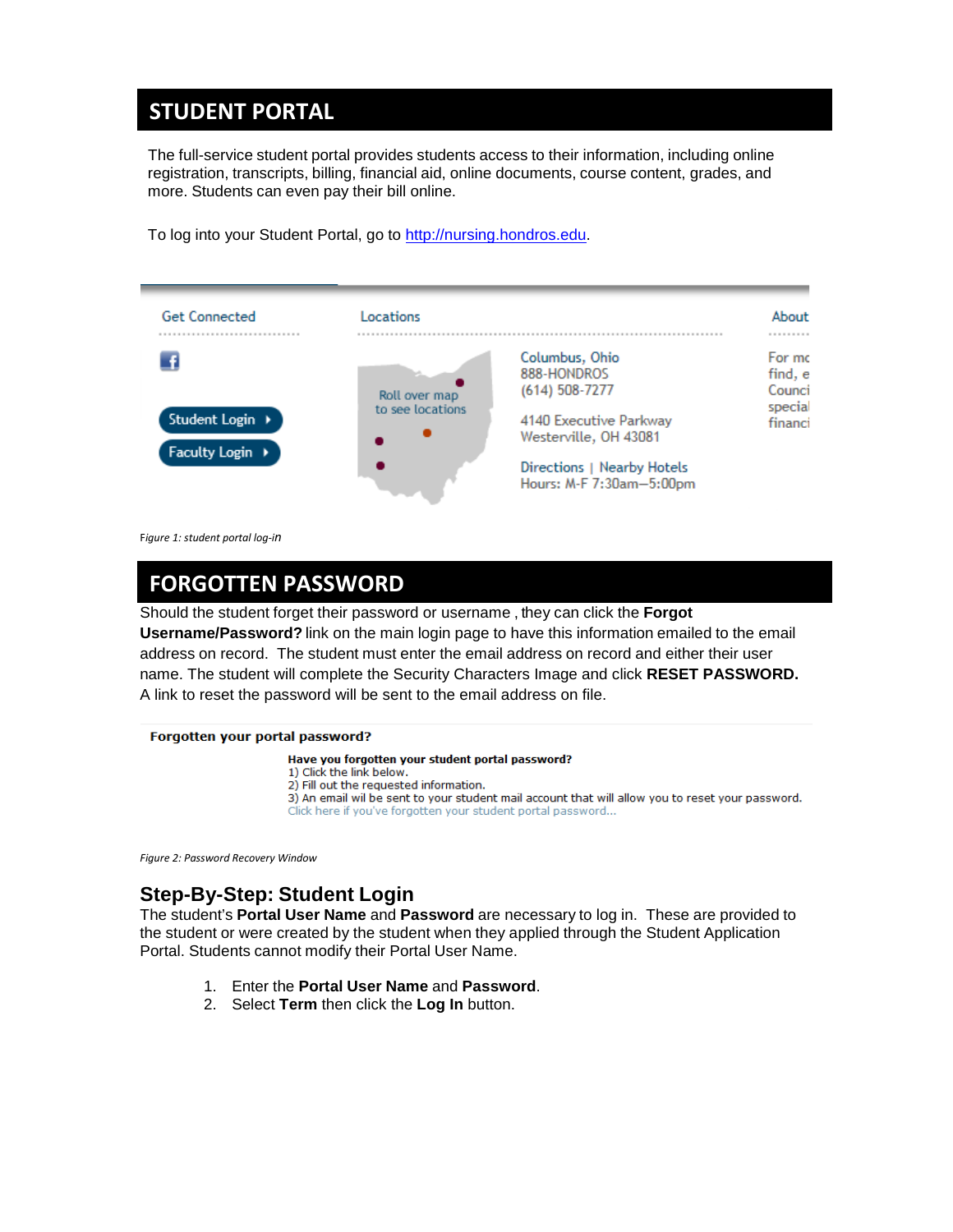| _)R<br>Е<br>Е<br><b>NURSING PROGRAMS</b><br>in |                                                                                                 |                                                                                                                                                 |
|------------------------------------------------|-------------------------------------------------------------------------------------------------|-------------------------------------------------------------------------------------------------------------------------------------------------|
| ENDROIT<br><b>ZASING PROP</b>                  | <b>Student Portal Login</b><br><b>Student Portal Login</b><br>*Username:<br>*Password:<br>Term: | Note: Required fields are marked with an asterisk (*)<br>Fall 2012<br>Forgot Password?<br>Contact your portal admin if you forgot your Username |
|                                                |                                                                                                 | Login                                                                                                                                           |

*Figure 3: Student Portal Login*

Once logged in, students can change their passwords using the **Change Password** option in the upper left menu.

### **NAVIGATING THE HOME PAGE**

Logging in will display the Student Portal home page. The portal is split into two sections, left and right. The left pane contains the student information and navigation bars. The right site displays information pertaining to the area selected in the navigation bar.



*Figure 4: Student Portal Home Page with Student News displayed*

### **STUDENT PROFILE**

The Student Profile section allows the student to edit information about their student record. It is located above the navigation bar in the top-left corner of the student portal screen.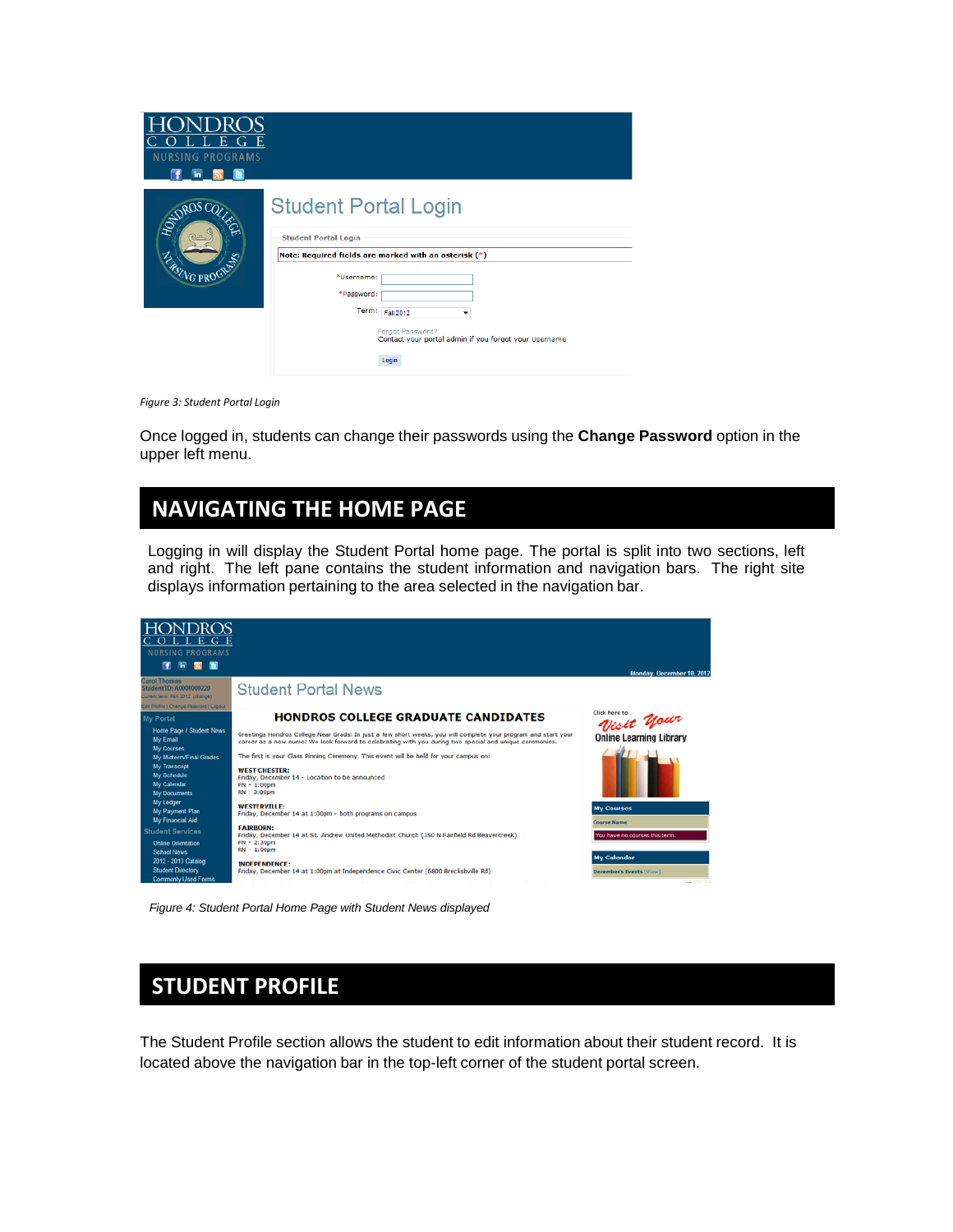

*Figure 5: Edit Profile's Personal Information*

# **Edit Profile**

Personal information, address information, email, and website links can be changed. The information that displays is associated with the address type that is used for the portals.

### **My Profile**

| <b>Local Address Information</b>                          |                                                                                  |          |                        |  |  |  |
|-----------------------------------------------------------|----------------------------------------------------------------------------------|----------|------------------------|--|--|--|
| Note: Required fields are marked with a (*)               |                                                                                  |          |                        |  |  |  |
| *Address 1                                                | 4140 Executive Parkway                                                           |          |                        |  |  |  |
| Address <sub>2</sub>                                      |                                                                                  |          |                        |  |  |  |
|                                                           |                                                                                  |          |                        |  |  |  |
| Address 3                                                 |                                                                                  |          |                        |  |  |  |
| City                                                      | Westerville                                                                      |          |                        |  |  |  |
| <b>State</b>                                              | $OH -$                                                                           |          |                        |  |  |  |
| Zip                                                       | 43081                                                                            |          |                        |  |  |  |
|                                                           | Email swilliams@hondros.edu                                                      |          |                        |  |  |  |
| Local Phone                                               | (614) 508-7200                                                                   |          |                        |  |  |  |
| Work Phone                                                | 614-508-7200                                                                     |          |                        |  |  |  |
| <b>Text Number</b>                                        |                                                                                  | Provider | ▼                      |  |  |  |
| Placement Information to be viewed by potential employers |                                                                                  |          |                        |  |  |  |
|                                                           | tential employers <i>cannot</i> view your placement information until authorized |          | career services.       |  |  |  |
| Personal web site                                         | about:blank                                                                      |          | View Personal web site |  |  |  |
| <b>Resume URL</b>                                         | about:blank                                                                      |          | <b>View Resume URL</b> |  |  |  |
| <b>Additional URL</b>                                     | about blank                                                                      |          | View Additional URL    |  |  |  |
| $\triangledown$ Hide personal web links from employers    |                                                                                  |          |                        |  |  |  |
|                                                           | Undate<br>Cancel                                                                 |          |                        |  |  |  |

## **CHANGE PASSWORD**

Once logged in, students can change their passwords using the **Change Password** option in the upper left menu. *NOTE: passwords must be at least six (6) characters long and contain at*  least one upper case letter  $(A - Z)$ , one lower case letter  $(a - z)$ , and one number  $(0 - 9)$ .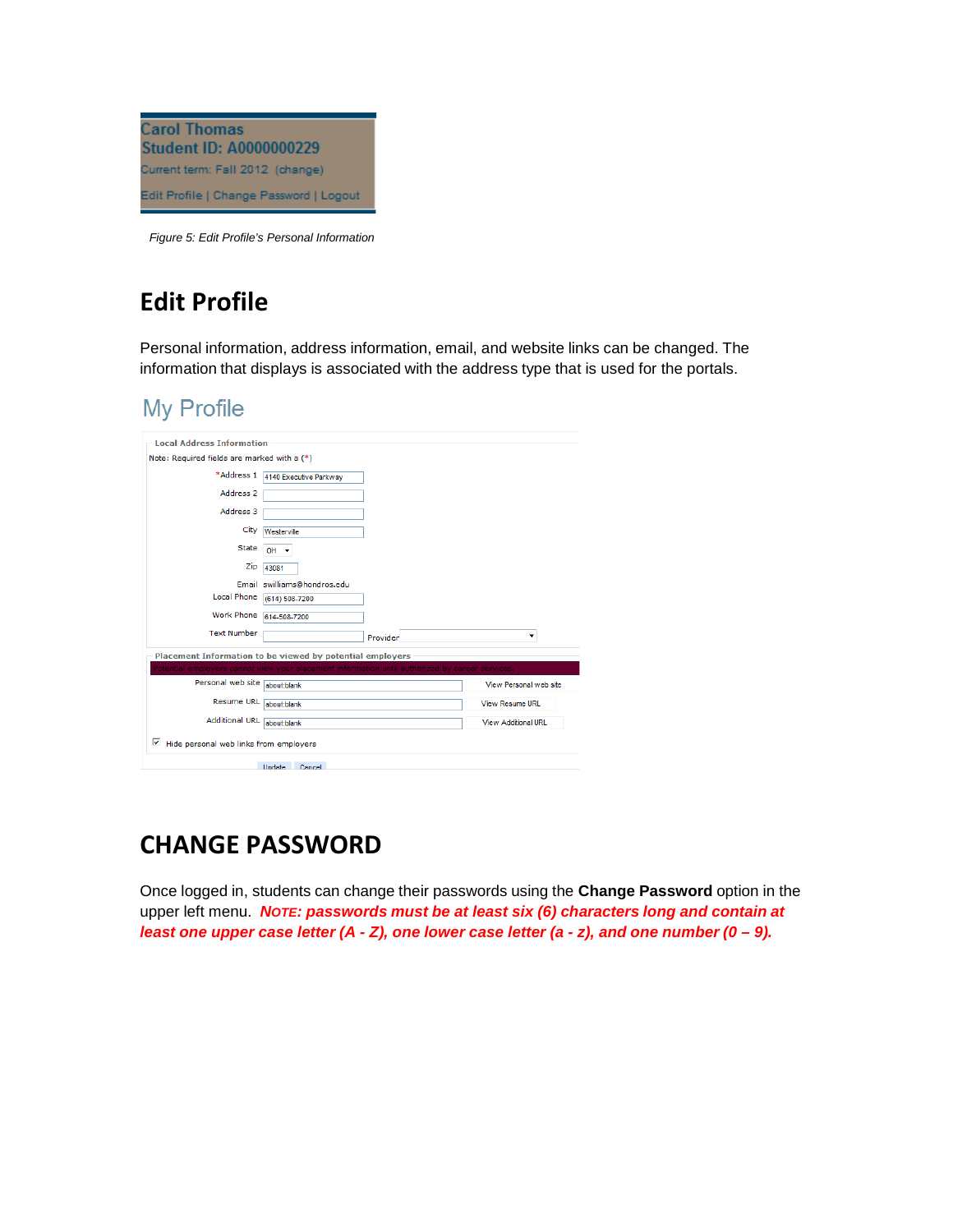### **Student Portal Change Password**

If you logged in with active directory then active directory controls your password

| Note: Required fields are marked with an asterisk (*) |  |  |  |  |  |  |
|-------------------------------------------------------|--|--|--|--|--|--|
| Old Password                                          |  |  |  |  |  |  |
| New Password<br>串                                     |  |  |  |  |  |  |
| Re-Type New Password<br>∗                             |  |  |  |  |  |  |
| Change<br>Cancel                                      |  |  |  |  |  |  |
|                                                       |  |  |  |  |  |  |

Password validation requires at least one upper case letter [A-Z], one lower case letter [a-z], and one number [0-9].

No spaces, password must be a minimum of six (6) characters long.

*Figure 7: Change Password window*

## **MY PORTAL**

#### **MY COURSES**

Once a student registers for classes, the list of classes displays when selecting **MY COURSES.**  The students can access individual course content that the instructor has set up by clicking the **"select"** hyperlink next to the course name.

# **My Courses**

| <b>List of Courses You Are Currently Registered</b>                            |            |     |       |       |                            |  |  |  |
|--------------------------------------------------------------------------------|------------|-----|-------|-------|----------------------------|--|--|--|
| <b>Dept</b><br><b>Section</b><br><b>CourseName</b><br><b>ID</b><br><b>Type</b> |            |     |       |       |                            |  |  |  |
| select                                                                         | <b>ENG</b> | 100 | ONL-A | DAY-A | English I (Composition)    |  |  |  |
| <b>select</b>                                                                  | PSY        | 100 | ONL-A | CIN-A | Introduction to Psychology |  |  |  |
| select                                                                         | <b>PSY</b> | 133 | ONL-A | DAY-A | Lifespan Development       |  |  |  |

Selecting a course takes the student into the Course Options page. There are several areas available to the student: Course Information, Course Communication, Assignments, Online Testing, Student Attendance and Reports. Some areas may not be available, depending on the class.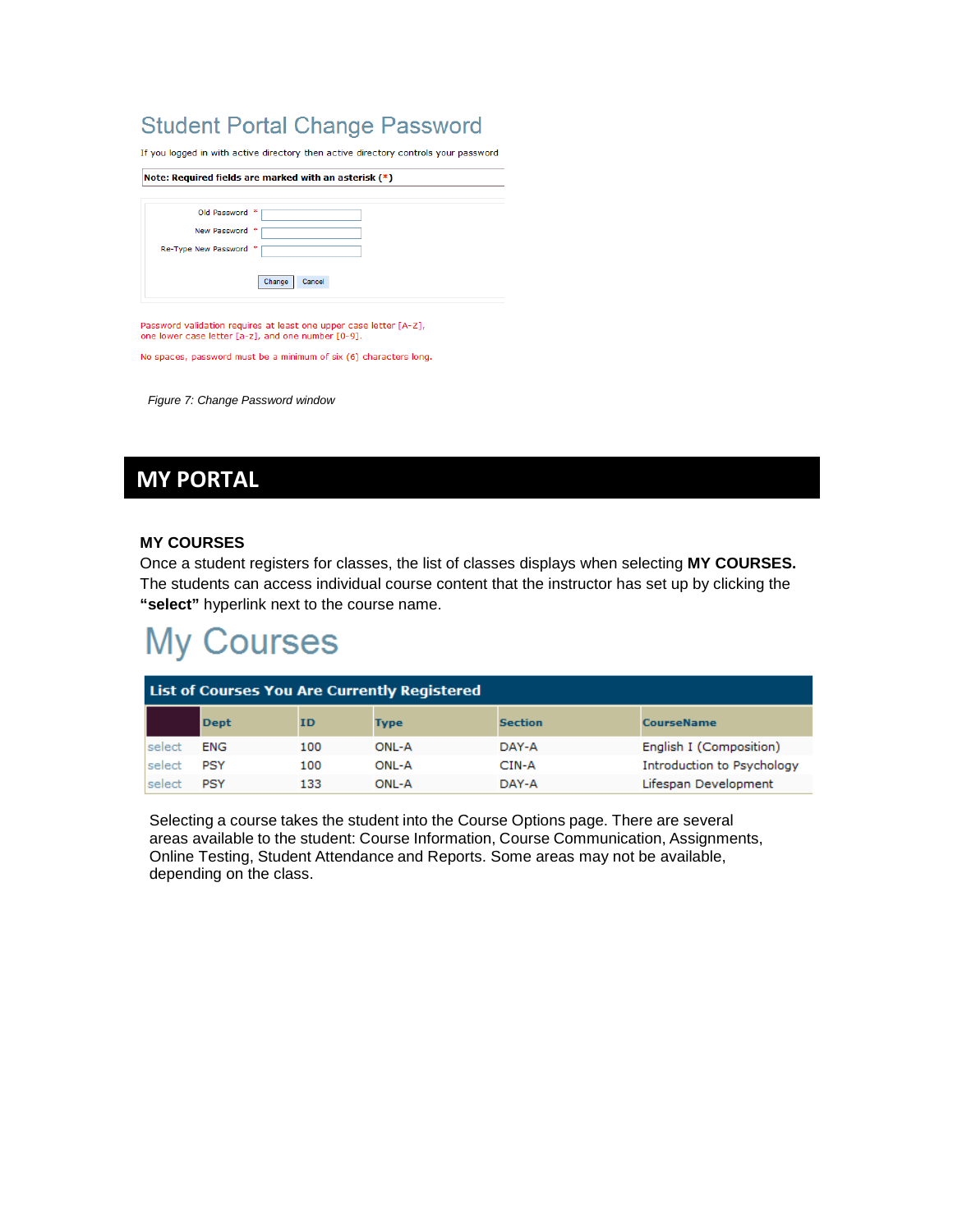#### English I (Composition)[ENG100ONL-ADAY-A]

#### **My Courses > Course Options**

Options Not Enabled Are Determined By the Instructor of the Course

| Course Information                                                                  | Assignments                                                                            |
|-------------------------------------------------------------------------------------|----------------------------------------------------------------------------------------|
| Course Information<br>Course Announcements<br>Course Documents<br>Course Hyperlinks | <b>Upload Documents</b><br><b>View Graded Documents</b><br>View Assignments and Grades |
| Faculty Contact Information<br><b>Textbooks</b>                                     | <b>Online Testing</b><br>No Online Tests Currently Available                           |
| <b>Course Communication</b>                                                         | Student Attendance                                                                     |
| <b>Discussion Forum</b><br>Email                                                    | <b>Student Attendance</b>                                                              |
| Reports                                                                             |                                                                                        |

My Portal Usage

#### **Course Information**

This area displays additional information that an instructor wants students to see but is not necessary to be displayed under course announcements.

#### **Course Announcements**

Announcements the instructor feels are important for students to see are displayed on the main course page.

#### **Course Documents**

The Course Documents section allows the student to download or view any document that the instructor has made available.<br>English I (Composition)[ENG100ONL-ADAY-A]

# **My Courses > Course Options > Course Documents**

|                   | <b>Course Documents</b>                        |                                                       |  |  |  |
|-------------------|------------------------------------------------|-------------------------------------------------------|--|--|--|
| Document<br> Type | <b>Document Name</b>                           | <b>Description</b>                                    |  |  |  |
| Lectures          | Week1 Pronouns.ppt                             | Week 1 Grammar Powerpoints (Pronouns)                 |  |  |  |
| Lectures          | Week 2 Subject-Verb Agreement.ppt              | Week 2 Grammar Powerpoint (Subject-Verb Agreement)    |  |  |  |
| Lectures          | Week 3 Run-Ons and Comma<br>Splices.ppt        | Week 3 Grammar Powerpoint (Run-Ons and Comma Splices) |  |  |  |
| Lectures          | Week4 Sounds Alike.ppt                         | Week 4 Grammar Powerpoint (Sounds Alike)              |  |  |  |
| Lectures          | Week6 PunctuationPowerpoint.ppt                | Week 6 Grammar Powerpoint (Punctuation)               |  |  |  |
| Lectures          | Week7 Parallelism.ppt                          | Week 7 Grammar Powerpoint (Parallelism)               |  |  |  |
| Lectures          | Week8 Adjectives and Adverbs.ppt               | Week 8 Grammar Powerpoint (Adjectives and Adverbs)    |  |  |  |
| Lectures          | Week 8 Misplaced and Dangling<br>Modifiers.ppt | Week 8 Grammar Powerpoint (Modifiers)                 |  |  |  |

Clicking the **file name** link displays the associated file. The student must have the appropriate software installed for each file type. Students may right- click on the file name link and choose **Save As** to save the file.

### **Course Hyperlinks**

The instructor may have other websites or documents that are helpful or important to the students. A list of those links is available from this location.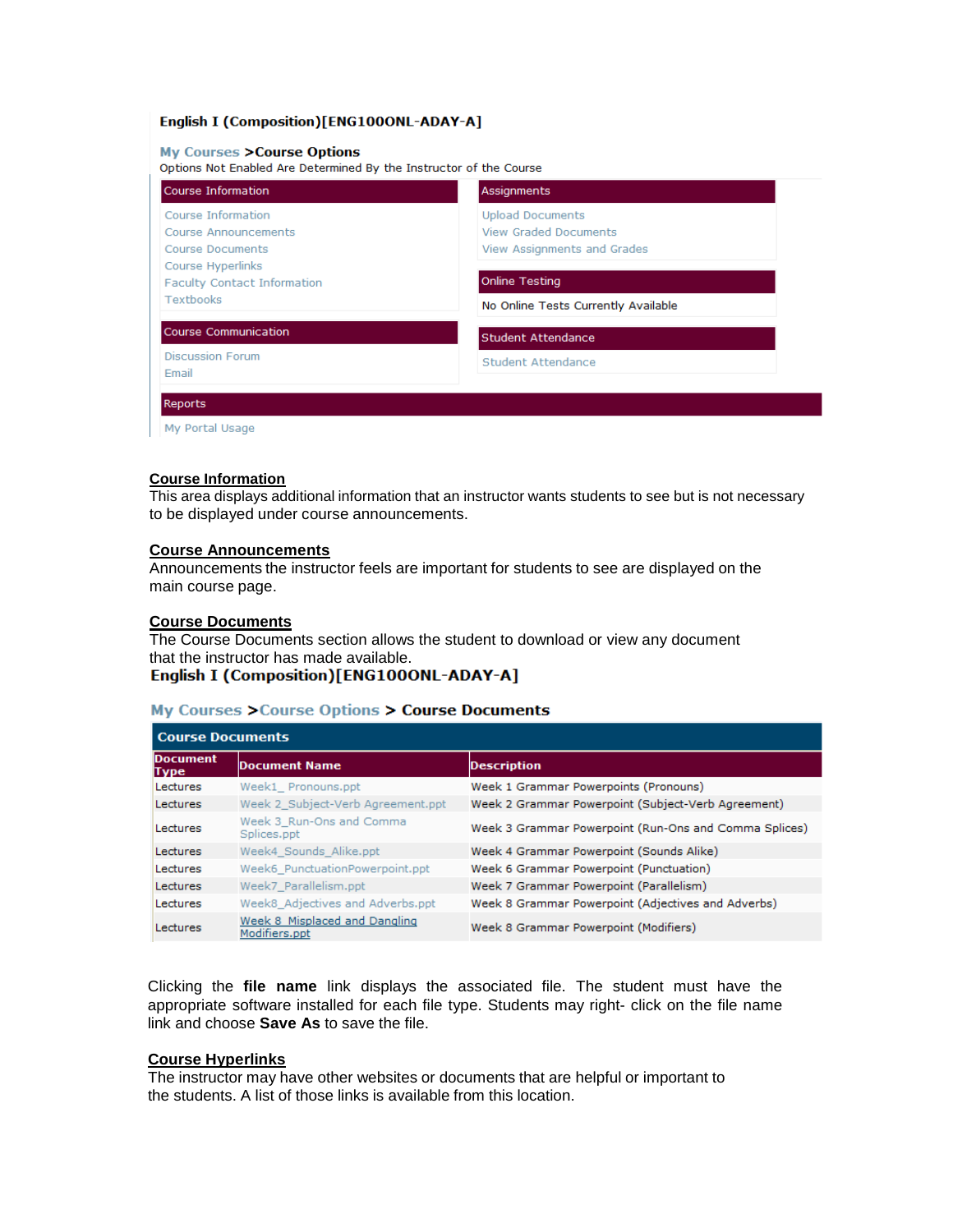#### **Faculty Contact Information**

The instructor's availability and contact information are displayed here.

#### **Text Book Information**

Textbooks for the class are displayed here. This is a list of all the required textbooks.

#### **Discussion Forums**

If an instructor has enabled this section and created a discussion group, students will be able to post messages related to the topic and respond to other student's posts.

#### **Email**

Students may use this to email other students in the class or a group of students in the class.

#### **Upload Documents**

If an instructor permits the uploading of course assignments students can upload their completed assignment using either the original electronic version of their assignment, such as a Word document or a scanned image.

# **Step-By-Step: Upload an Assignment Document.**

1. Click **Upload Documents**. A list of assignments displays.

|                 | Allow popups in your browser in order to view documents. Right click and select save target as from view link to save documents to your local hard drive. |                               |                        |                               |  |  |  |
|-----------------|-----------------------------------------------------------------------------------------------------------------------------------------------------------|-------------------------------|------------------------|-------------------------------|--|--|--|
| <b>Due Date</b> | <b>Assignment</b><br><b>Description</b>                                                                                                                   | <b>Total</b><br><b>Points</b> | <b>Category</b>        | <b>Upload New</b>             |  |  |  |
| 10/8/2009       | Ouiz 1 (Pronouns)                                                                                                                                         | 15                            | <b>Ouizzes</b>         | Document upload not available |  |  |  |
| 10/18/2009      | Narrative Essay (Parts 1 & 2)                                                                                                                             | 5                             | Homework               | <b>Upload Document</b>        |  |  |  |
| 10/25/2009      | Narrative Essay (Final Draft)                                                                                                                             | 35                            | Homework               | <b>Upload Document</b>        |  |  |  |
| 11/1/2009       | Reading Response Essay (Parts 1 & 2)                                                                                                                      | 10                            | <b>Response Papers</b> | <b>Upload Document</b>        |  |  |  |
| 11/5/2009       | Quiz 2 (Sounds Like, Run-ons & Fragments)                                                                                                                 | 15                            | Ouizzes                | Document upload not available |  |  |  |
| 11/12/2009      | Ouiz 3 (Punctuation)                                                                                                                                      | 15                            | Ouizzes                | Document upload not available |  |  |  |
| 11/15/2009      | Reading Response (Final Draft)                                                                                                                            | 30                            | <b>Response Papers</b> | <b>Upload Document</b>        |  |  |  |
| 11/22/2009      | Research Essay (Part 1)                                                                                                                                   | 5.                            | <b>Research Papers</b> | <b>Upload Document</b>        |  |  |  |
| 11/29/2009      | Research Essay (Part 2)                                                                                                                                   | 10                            | <b>Research Papers</b> | <b>Upload Document</b>        |  |  |  |
| 12/3/2009       | Quiz 4 (Adjectives & Adverbs)                                                                                                                             | 15                            | Quizzes                | Document upload not available |  |  |  |
| 12/10/2009      | Research Essay (Draft due 12/6 & Peer Response)                                                                                                           | 5                             | <b>Research Papers</b> | <b>Upload Document</b>        |  |  |  |

Click **Upload Document** for the desired assignment.

3. Click **Browse** and navigate to the completed assignment. Any electronic document can be uploaded, such as MS Word, text file, or scanned image of the assignment. Select the document and then click **Upload Document**.

The uploaded assignment is listed. The **Insert Date** displays the date and time that the assignment was uploaded, which can be used to verify if an assignment was turned in on time.

The uploaded assignment can be edited or deleted until the instructor grades the assignment. Once an assignment is graded the student will only be able to view the latest version of their uploaded assignment.

#### **View Grades Documents**

An instructor can upload a graded assignment for the student to view. This is a separate version of the student's uploaded assignment, which allows the student to see their version and the instructor's graded version at the same time.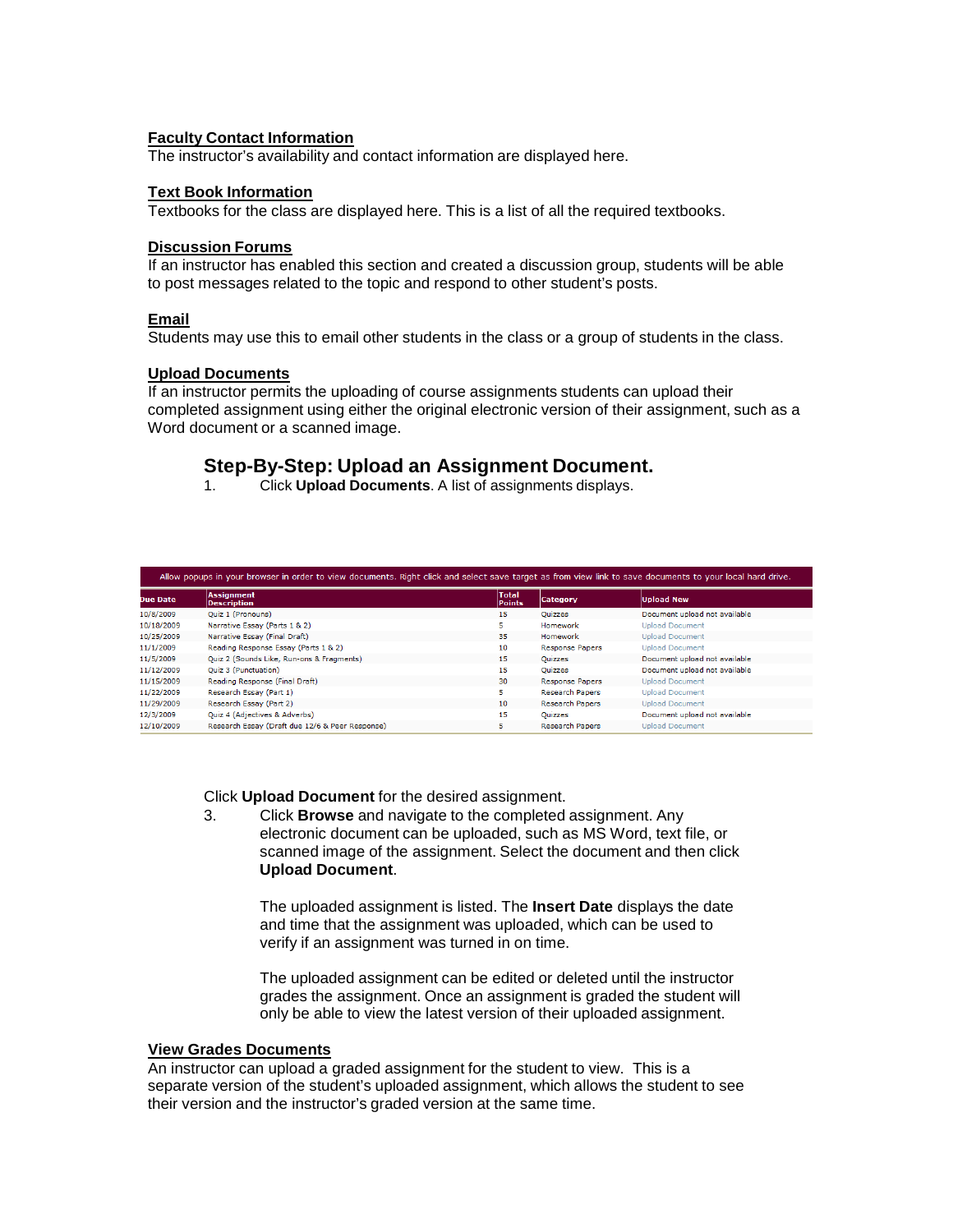#### **View Assignments and Grades**

If the instructor permits, students may view their grades for their assignment.

#### **Student Attendance**

If the instructor permits, students may view attendance for the course. Students may view an overview of their attendance in the course, or click on the specific attendance type to see the detail for just that type.

### **My Midterm/Final Grades**

**My Midterm/Final Grades** displays student's midterm and final grades for the term. If the term has not yet gone past the midterm point, this page will not display any data. Individual assignment grades for the courses are available in the My Courses area, provided the instructor has allowed assignment grades to be viewed. It also displays term and cumulative GPA information. Course

evaluations must be completed before a student can view the grade for

the course. Click the printer icon to display a printer-friendly copy of the

grade report.

## **My Transcript**

**The My Transcript** displays an unofficial transcript of the student's progress through the program. Official transcripts must be ordered through the Registrar's office. If a student has a hold or alert on which Stop Transcript is indicated, the student will not be able to access Transcripts. A message will display indicating that a hold is preventing viewing of the transcript.

## **MY SCHEDULE**

**My schedule** shows a grid and a list of the student's courses for the term. The My Schedule page also lists instructors, class locations, and times.

# **My Schedule**

|                   | Matrix Display         |  |                                        |                                    |                                      |                                                                |                    |                 |  |
|-------------------|------------------------|--|----------------------------------------|------------------------------------|--------------------------------------|----------------------------------------------------------------|--------------------|-----------------|--|
| <b>Start Time</b> |                        |  | <b>Monday</b>                          | <b>Tuesday</b>                     | Wednesday                            |                                                                |                    | <b>Thursday</b> |  |
|                   | <b>Course Schedule</b> |  |                                        |                                    |                                      |                                                                |                    |                 |  |
| <b>Dept</b>       | Crs ID Type            |  | <b>SectionCourse Name</b>              | <b>Instructor</b>                  | <b>Days Room</b>                     | <b>Time</b>                                                    | <b>Date</b>        | <b>Credits</b>  |  |
| <b>ENG</b>        | 100                    |  | ONL-A DAY-A English I (Composition)    | Wahlin, Leah<br>ZFACGEN, ZFACGEN   | <b>FA-Online</b><br><b>FA-Online</b> | 00:01 AM - 00:02 AM<br>00:01 AM - 00:02 AM                     | Weekly 4<br>Weekly |                 |  |
| <b>PSY</b>        | 100                    |  | ONL-A CIN-A Introduction to Psychology | Quinn, Colleen<br>ZFACGEN, ZFACGEN |                                      | WC-Online 00:01 AM - 00:02 AM<br>WC-Online 00:01 AM - 00:02 AM | Weekly 4<br>Weekly |                 |  |
| <b>PSY</b>        | 133                    |  | ONL-A DAY-A Lifespan Development       | Siegel, Cara<br>ZFACGEN, ZFACGEN   | <b>FA-Online</b><br><b>FA-Online</b> | 00:01 AM - 11:59 PM<br>00:01 AM - 11:59 PM                     | Weekly 4<br>Weekly |                 |  |

| Total Credits: 12 |  |
|-------------------|--|
|                   |  |

No waitlist courses were found.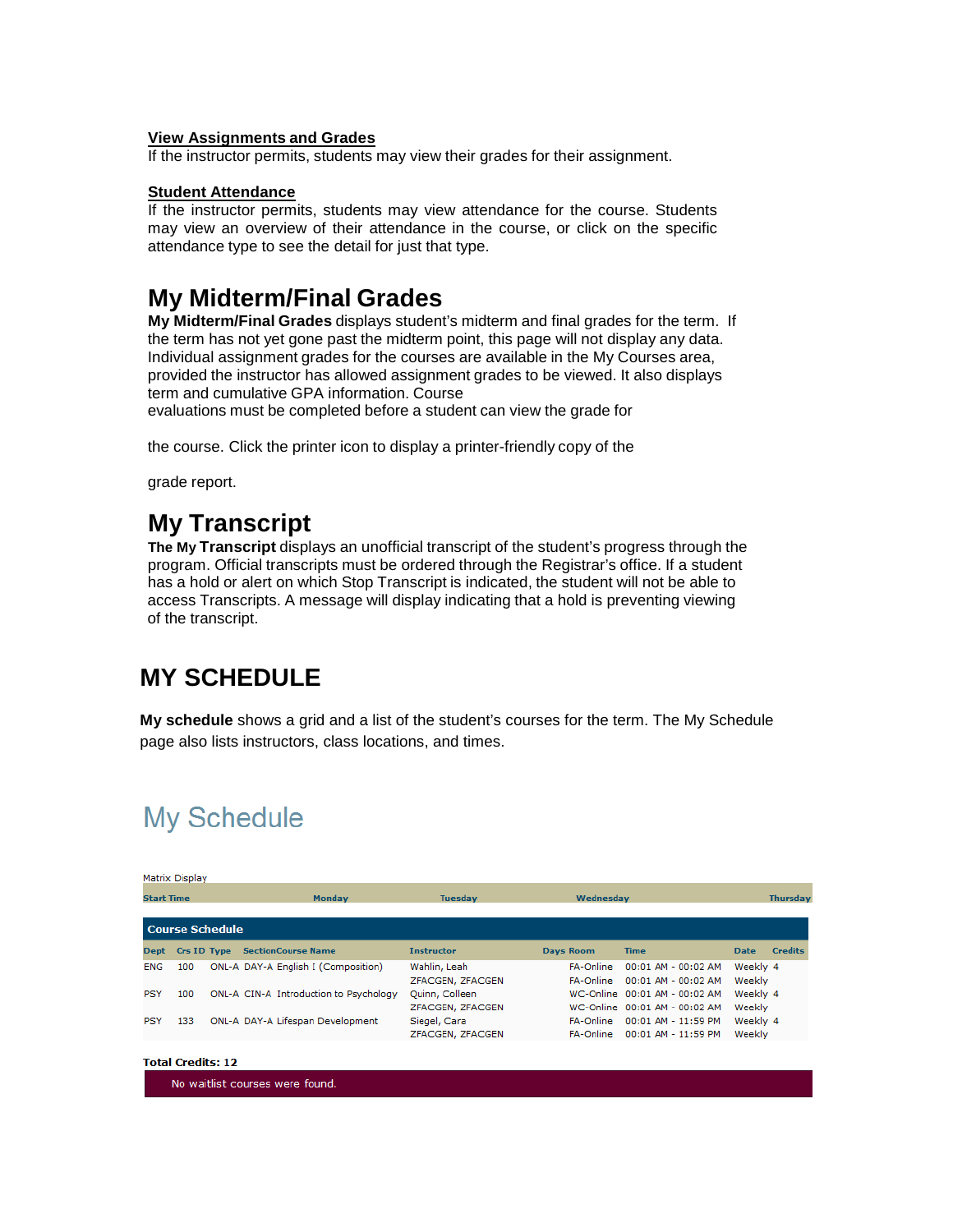# **My Calendar**

**My Calendar** displays a calendar grid. The calendar can be used as a day planner. Enter items by clicking on the blue date hyperlink in the top left corner of each day. Faculty can also add calendar entries to all their students' calendars to remind them of important class events.

### **Mv Calendar**

|        | December 2012 |         |           |          |        |          |
|--------|---------------|---------|-----------|----------|--------|----------|
| Sunday | Monday        | Tuesday | Wednesday | Thursday | Friday | Saturday |
|        |               |         |           |          |        |          |
|        |               |         |           |          |        |          |
|        |               |         |           |          |        |          |
|        |               |         |           |          |        |          |
|        |               |         |           |          |        |          |

**Note:** If a student deletes an instructor calendar item it will not be added again if the instructor changes it.

## **My Documents**

**My Documents** displays list of required documents that must be completed for each student. Students can view a list of documents that are required to be provided to the institution and the status of each document, along with the department requiring the information, the document name and the date it is due. Documents with IMG links can be viewed and printed from this page. Right-click the **IMG** link and choose **Save As** to save the document.

|       | Include Completed Items? |             |                                 |                                   |                        |                        |  |  |  |
|-------|--------------------------|-------------|---------------------------------|-----------------------------------|------------------------|------------------------|--|--|--|
|       | <b>List of Documents</b> |             |                                 |                                   |                        |                        |  |  |  |
| Image | <b>Department</b>        | <b>Date</b> | <b>Document</b>                 | <b>Description</b>                | <b>Document Status</b> | <b>Completion Date</b> |  |  |  |
|       | <b>ADMISSIONS</b>        | 7/16/2012   | <b>Technology Package</b>       | Cleared To Receive                |                        |                        |  |  |  |
|       | <b>ADMISSIONS</b>        | 7/16/2012   | Adm-LPN License                 | <b>LPN License</b>                | Optional               |                        |  |  |  |
|       | <b>ADMISSIONS</b>        | 7/16/2012   | Adm-Essav                       | Essay                             | Required               |                        |  |  |  |
|       | <b>ADMISSIONS</b>        | 7/16/2012   | <b>Adm-HESI Entrance Exam</b>   | <b>HESI Entrance Exam</b>         | Required               |                        |  |  |  |
|       | <b>ADMISSIONS</b>        | 7/16/2012   | Adm-High School Transcript      | <b>High School Transcript</b>     | Required               |                        |  |  |  |
|       | <b>ADMISSIONS</b>        | 7/16/2012   | Adm-Photo ID                    | Adm-Photo ID                      | Required               |                        |  |  |  |
|       | <b>ADMISSIONS</b>        | 7/16/2012   | Adm-State Board Disclosure Form | State Board Disclosure Form       | Required               |                        |  |  |  |
|       | <b>ADMISSIONS</b>        | 7/16/2012   | Adm-Application                 | Application                       | Required               |                        |  |  |  |
|       | <b>ADMISSIONS</b>        | 7/16/2012   | Adm-Background Check            | <b>Background Check</b>           | Required               |                        |  |  |  |
|       | <b>ADMISSIONS</b>        | 7/16/2012   | Adm-Enrollment Agreement        | <b>Enrollment Agreement</b>       | Required               |                        |  |  |  |
|       | <b>HEALTH</b>            | 7/16/2012   | HLT - Hepatitis Declination     | Hepatitis - STUDENT DECLINED SHOT | Optional               |                        |  |  |  |
|       | <b>HEALTH</b>            | 7/16/2012   | HLT - MMR - Titer               | Measles, Mumps, Rubella - Titer   | Optional               |                        |  |  |  |
|       | <b>HEALTH</b>            | 7/16/2012   | HLT - Preganancy Waiver         | Preganancy Waiver                 | Optional               |                        |  |  |  |
|       | <b>HEALTH</b>            | 7/16/2012   | HLT - TB - Chest Xrav           | TB - Chest Xrav                   | Optional               |                        |  |  |  |

# **My Ledger**

The **My Ledger** option shows the student a detailed account ledger of all transactions distributed to the ledger and currently in the Billing Batch since enrollment. For more information on the My Ledger page, contact the Accounting Office or your financial aid representative.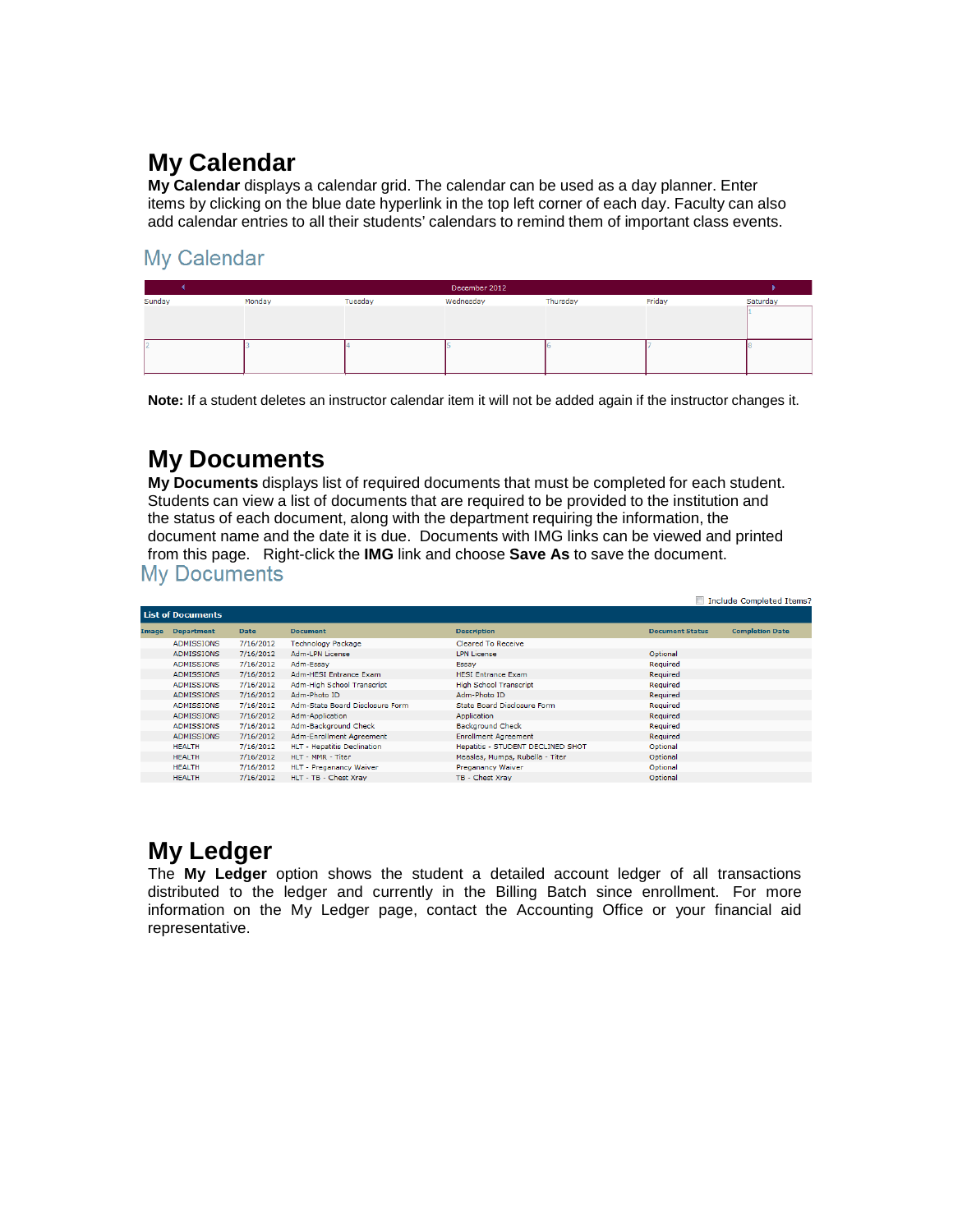### **My Billing Ledger**

|                  | <b>Billing Ledger</b>      |                                          |               |                |                |                 |  |  |
|------------------|----------------------------|------------------------------------------|---------------|----------------|----------------|-----------------|--|--|
| <b>Term</b>      | <b>Date</b>                | <b>Description</b>                       | <b>Debits</b> | <b>Credits</b> | <b>Balance</b> | Ledger/Pre-Bill |  |  |
| <b>Fall 2009</b> | 11/23/2009                 | Hesi Admission Assessment Study Gd v2    | \$35.00       | \$0.00         | \$35.00        | <b>LEDGER</b>   |  |  |
| <b>Fall 2009</b> | 11/23/2009                 | Tax -Hesi Admissn Assessment Study Gd v2 | \$2.28        | \$0.00         | \$37.28        | <b>LEDGER</b>   |  |  |
| <b>Fall 2009</b> | 11/23/2009                 | <b>Payment-Credit Card</b>               | \$0.00        | \$37.28        | \$0.00         | <b>LEDGER</b>   |  |  |
| <b>Fall 2009</b> | 11/24/2009                 | Payment-Cash                             | \$0.00        | \$32.02        | (532.02)       | <b>LEDGER</b>   |  |  |
| <b>Fall 2009</b> | 11/24/2009                 | Hondros College Nursing Polo             | \$15.00       | \$0.00         | $($ \$17.02)   | <b>LEDGER</b>   |  |  |
| <b>Fall 2009</b> | 11/24/2009                 | Hondros College Nursing Polo             | \$15.00       | \$0.00         | (52.02)        | <b>LEDGER</b>   |  |  |
| <b>Fall 2009</b> | 11/24/2009                 | Tax - Hondros College Nursing Polo       | \$1.01        | \$0.00         | ( \$1.01)      | <b>LEDGER</b>   |  |  |
| <b>Fall 2009</b> | 11/24/2009                 | Tax - Hondros College Nursing Polo       | \$1.01        | \$0.00         | \$0.00         | <b>LEDGER</b>   |  |  |
| <b>Fall 2009</b> | 12/10/2009                 | Hesi Admission Assessment Study Gd v2    | \$0.00        | \$35.00        | $($ \$35.00)   | <b>LEDGER</b>   |  |  |
| <b>Fall 2009</b> | 12/10/2009                 | Tax -Hesi Admissn Assessment Study Gd v2 | \$0.00        | \$2.28         | (537.28)       | <b>LEDGER</b>   |  |  |
| <b>Fall 2009</b> | 12/15/2009                 | <b>Credit Card Refund</b>                | \$37.28       | \$0.00         | \$0.00         | <b>LEDGER</b>   |  |  |
| $\sim$           | Show Pending Financial Aid |                                          |               |                |                |                 |  |  |

\*\* Previous Balance:  $\epsilon$ n nn \*\* Current Balance:  $$0.00$ 

Pending Financial Aid:  $$0.00$ 

\*\* Overall Balance: \$0.00

\*\* Balance may include Pre-Bill items.

**Previous Ledger Balance** is the balance from previous terms as shown in the student's ledger

- **Term** that the transaction was associated with
- **Date** of the transaction
- **Description** of the charges
- **Debits**/**Credits** are the amounts of the charges/credits
- **Balance** column shows the cumulative amounts after each transaction
- **Ledger**/**Pre-Bill** is where the transaction is located. Ledger means the transaction is in the student's ledger and Pre-Bill means the transaction is in a Billing Batch.
- **Over All Balance** is the current balance as of this date from the student's ledger and any billing batches
- The **Make Payment** link only displays if the student has a debit overall balance.
- **Show Pending Financial Aid** shows the pending Financial Aid awards

## **Pay Online**

A student with a debit balance can pay online using the Online Payment Option.

### **Step-By-Step: Pay Online**

- 1. Click **Make Payment**. The **Credit Card Payment** page displays.
- 2. The payment option dropdown can allow a student to mark the payment for a specific type of transaction; tuition, housing, full payment, etc.
- 3. Enter the correct billing information.
- 4. Click **Make Payment**.
- **5.** Once the payment has been authorized the student will receive notice of a successful transaction.

## **My Financial Aid**

**My Financial Aid** lists all financial aid awards that are available, and provides the option of accepting or declining the award. If a student's financial aid awards are packaged for the year (vs. just a single term) under a single financial aid status record then all the awards for that package will display in the student portal under their financial aid section. For example, if a student was packaged and received an award for \$2000 dollars split 50/50 over FA-10 and SP-11 then when the student goes to the student portal for FA-10 they will see both awards for both terms.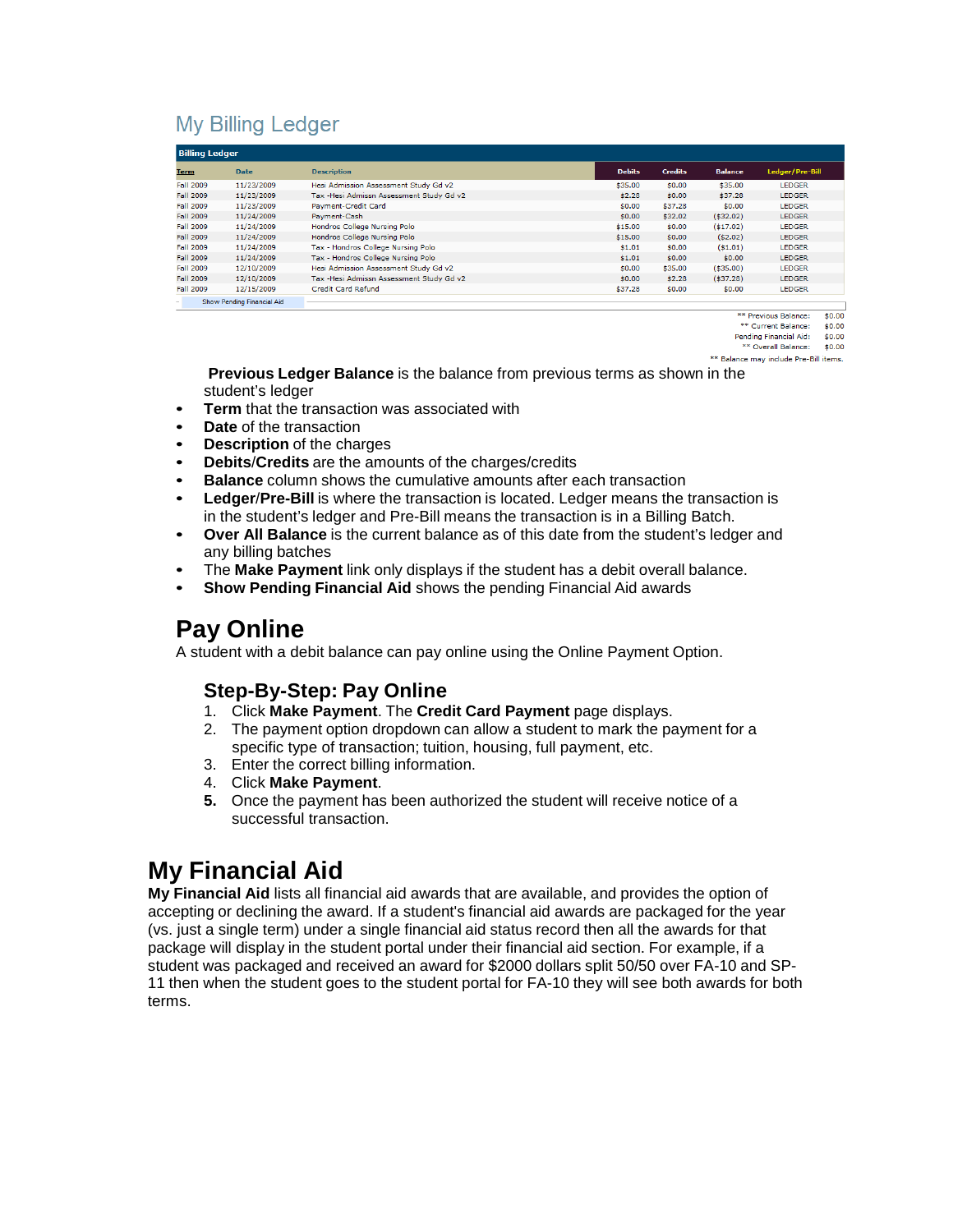#### **My Financial Aid**

| Financial Aid Awards and/or Scholarships |  |                                           |                              |             |                          |  |                                                  |       |               |
|------------------------------------------|--|-------------------------------------------|------------------------------|-------------|--------------------------|--|--------------------------------------------------|-------|---------------|
|                                          |  | Accept All <b>Decline All B</b> Year Term |                              | <b>Date</b> | <b>Award Type Status</b> |  | <b>Description</b>                               |       | <b>Amount</b> |
| Accept                                   |  | Decline $\Box$                            | Winter 2010 1/11/2010 FA-TAA |             |                          |  | Cancelled OH Dept of Job and Family Services-TAA |       | \$0.00        |
|                                          |  |                                           |                              |             |                          |  |                                                  | Total | \$0.00        |
|                                          |  |                                           |                              |             |                          |  |                                                  |       |               |

Submit

A student can **Accept** or **Decline** each award that is available to them. Once the award has been accepted or declined and submitted, the student cannot modify the selection in the portal. You will need to contact your financial aid officer to change your selection.

### **STUDENT SERVICES**

**Online Orientation** This page contains important information you will need to understand prior to beginning your program. Click on the links to view the tutorial or presentation.

**School News** This page contains recent news at Hondros College.

### **2012-2013 Catalog**

The **Catalog** displays the current catalog for the program.

### **Student Directory**

The **Student Directory** displays only those students who have elected to be displayed in the directory. Only the current term displays, unless the **Include all terms** option is selected. Click the email link to open an email message with the email address populated in the To field of the message.

## **Commonly Used Forms**

The **Commonly Used Forms** page displays forms that are not required for each student, but may be used by a student to address a particular need, like changing their address or their name. Students may be directed to this page to retrieve documents needed by staff members to complete a student request.

## **Course Offering**

The **Course Offering** section displays dates/times of classes that are being offered for the specific term selected when logging in, called Current Term.

The **Set class filter** option can be used to view a specific range or type of classes. This option can help find classes that are needed and will fit into existing class schedules.

You can select any combination of days and times, such as, classes on Monday and Wednesday that are between 12 PM – 8 PM. You can also include filter criteria by Campus, Departments and/or Divisions.

If you select only Monday then classes meeting on Monday will display. Classes that are on Monday *and* Wednesday also display in the list. If Monday and Wednesday are used as